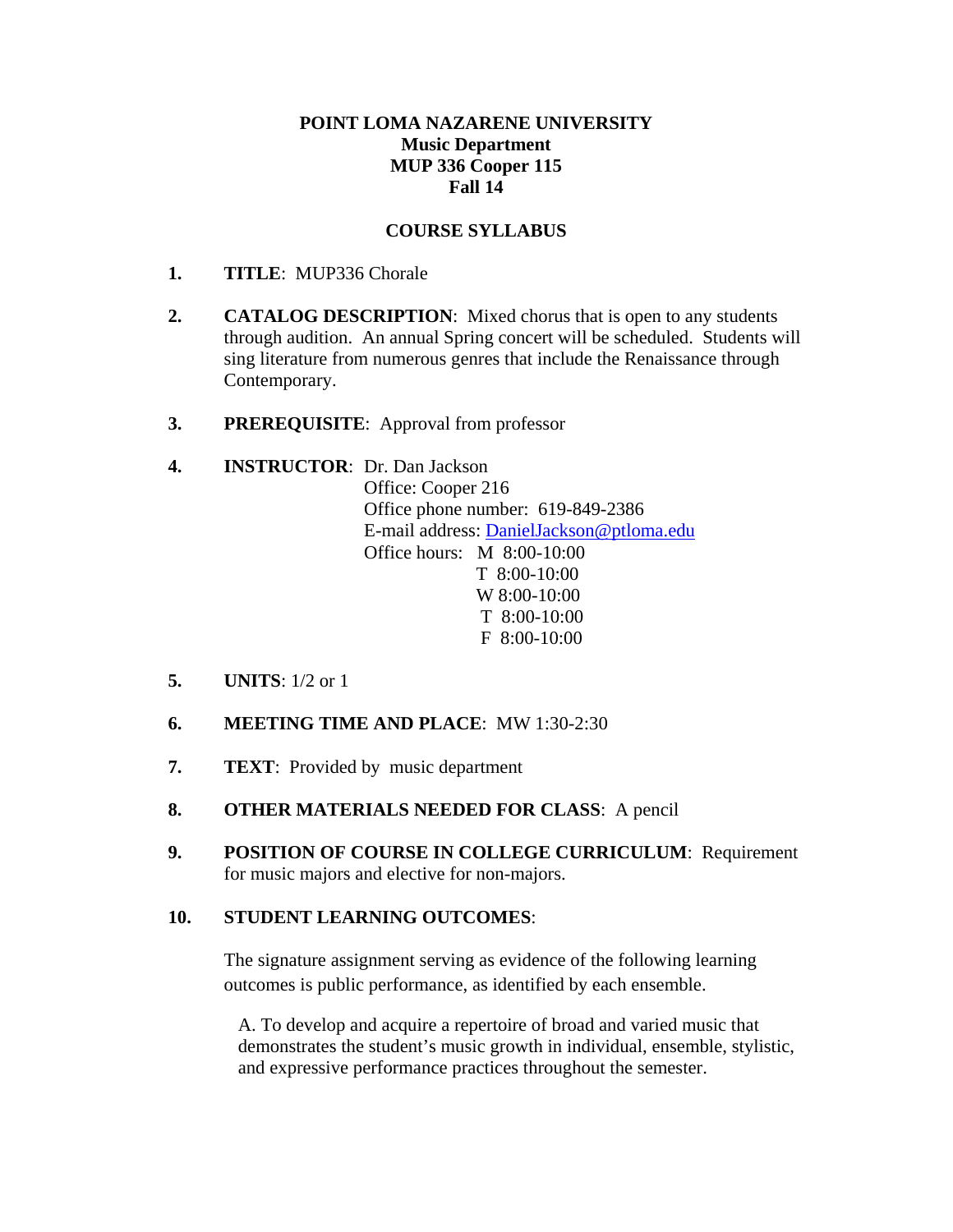B. To develop a ministry-oriented approach to concerts, annual tours, and chapel performances.

C. To cultivate a positive working environment that reflects Christian values outlined in Galatians 5:22-23, while maintaining academic rigor in the pursuit of excellence.

- **11. METHODS USED IN THE COURSE**: Students will learn though active participation in music enjoy the process
- **12. CLASS PREPARATION**: Students are expected to listen to music and be prepared to sing a variety of vocal literature

#### **13. EVALUATION**:

- A. 1/3 of grade will attendance
- B. 1/3 of grade will active participation
- C. 1/3 of grade will practical assignments
- **14. ATTENDANCE POLICY**: Students are to notify the professor before an absence occurs.

## **15. Attendance Policy for Point Loma Nazarene University Music Department**

Students will be advised each term of the schedule of specific ensemble performance obligations they are expected to meet; missing a scheduled performance will result in 1-3 full grades lower (see Attendance/Participation Policy below). It is expected that the ensemble performances will take precedence over outside commitments. Students may only petition an absence penalty for circumstances that are beyond their control such as sickness and personal family matters.

1. Ensemble grades are based on attendance, attitude, and achievement. Students are required and expected to perform to the utmost of their ability, displaying a professional attitude in rehearsals and concerts.

Absences due to illness or of a personal nature should be cleared with the conductor of your assigned ensemble. Requests due to personal injury must be accompanied by medical documentation. Timely reporting will help students to avoid penalties due to absence from rehearsals or concerts.

3. At their discretion, conductors may excuse students from rehearsals or concerts for PLNU activities.

4. At their discretion, conductors will have a choice of lowering up to three full grade for missing a performance event. For example, a missed performance for service club may only be docked by one grade while a spring concert would bring a grade down by three full letter grades.

5. Failure to meet the basic guidelines above may result in a student forfeiting their scholarship.